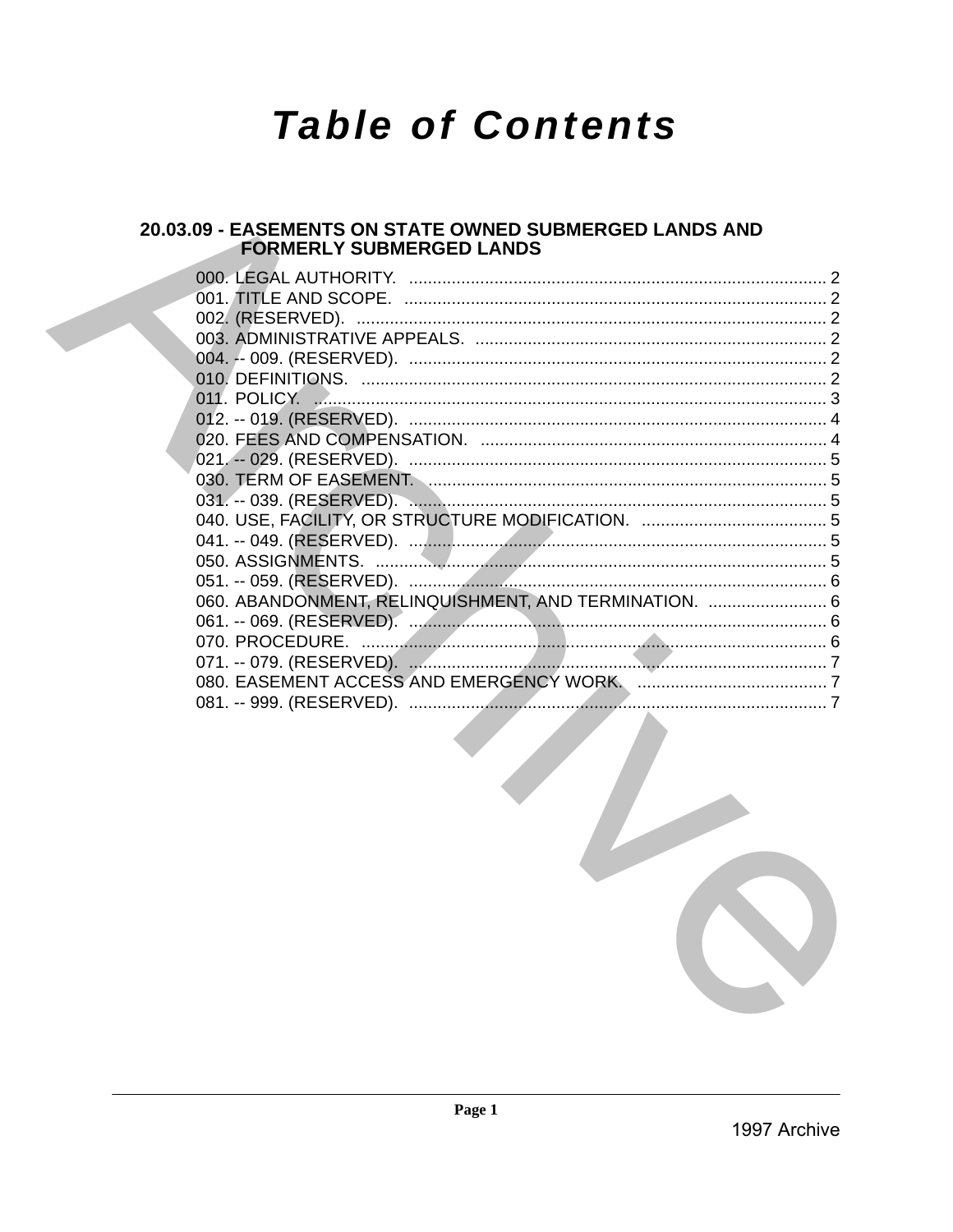

#### **20.03.09 - EASEMENTS ON STATE OWNED SUBMERGED LANDS AND FORMERLY SUBMERGED LANDS**

#### <span id="page-1-1"></span>**000. LEGAL AUTHORITY.**

These rules are promulgated pursuant to, and shall be construed in a manner consistent with, the duties and responsibilities of the Idaho State Board of Land Commissioners as set forth in Title 58, Chapters 1, 6, and 13, Idaho Code, and the Equal Footing Doctrine (Idaho Admission Act of July 3, 1890, 26 Stat. 215, Chapter 656). (9-9-92)

#### <span id="page-1-2"></span>**001. TITLE AND SCOPE.**

01. Purpose. These rules set forth procedures concerning the issuance of easements on state-owned ed and formerly submerged lands. (9-9-92) submerged and formerly submerged lands.

<span id="page-1-0"></span>Scope. These rules apply to the issuance of easements for all uses, other than irrigation facilities, diversion facilities, temporary irrigation berms, headgates, turnouts, and domestic water supply intake lines capable of drawing less than five (5) cubic feet per second of water; except that dams that span the entire width of a navigable stream channel regardless of their purpose are subject to these rules. (9-9-92) stream channel regardless of their purpose are subject to these rules. 20.00 AC **EASIMENTS ON ETHE CONFERENT SUBATIVES UPINES (2018)**<br>
1998. **LHEVAT ATTICURENT.**<br>
The station are proposition of the fighter station and the stationary archives are archives are archives are archives are archive

03. Exceptions; Permits Required. Easements shall not be granted where temporary permits will serve the required purpose or where a lease is more usual and customary, such as for marinas, docks, float homes, and similar facilities (see Rules for Leases on State-owned Submerged Lands and Formerly Submerged Lands (IDAPA 20.03.17). (9-9-92) 20.03.17). (9-9-92)

04. Exceptions; Temporary Structures. These rules do not apply to uses, facilities, and structures considered to be temporary in nature; more specifically, those uses that will be in effect for a period of ten (10) years or less or those facilities or structures with a lifespan of ten (10) years or less. Such uses, facilities, and structures may<br>be authorized by revocable temporary permits. be authorized by revocable temporary permits.

#### <span id="page-1-3"></span>**002. (RESERVED).**

#### <span id="page-1-4"></span>**003. ADMINISTRATIVE APPEALS.**

An applicant aggrieved by a decision of the director under these rules may request a hearing before the board, but must do so within thirty (30) calendar days after receipt of written notice of the director's decision. Failure to make said request within the thirty (30) day period constitutes a waiver of the applicant's right to a hearing before the board. Pursuant to Section 67-5215, Idaho Code, the applicant may appeal an adverse decision of the board. (9-9-92)

#### <span id="page-1-5"></span>**004. -- 009. (RESERVED).**

#### <span id="page-1-6"></span>**010. DEFINITIONS.**

01. Artificial High Water Mark. The high water elevation above the natural or ordinary high water mark resulting from construction of man-made dams or control works and impressing a new and higher vegetation line (Section 58-1302(d), Idaho Code). (9-9-92)

02. Board. The Idaho State Board of Land Commissioners or such representative as may be designated over the USA by the board.

03. Dam. Any artificial barrier, placed across a navigable stream channel or watercourse. (9-9-92)

04. Department. The Idaho Department of Lands. (9-9-92)

05. Director. The Director of the Idaho Department of Lands or such representative as may be ed by the director. (9-9-92) designated by the director.

06. Easement. A nonpossessory interest held by one person in land of another person whereby the first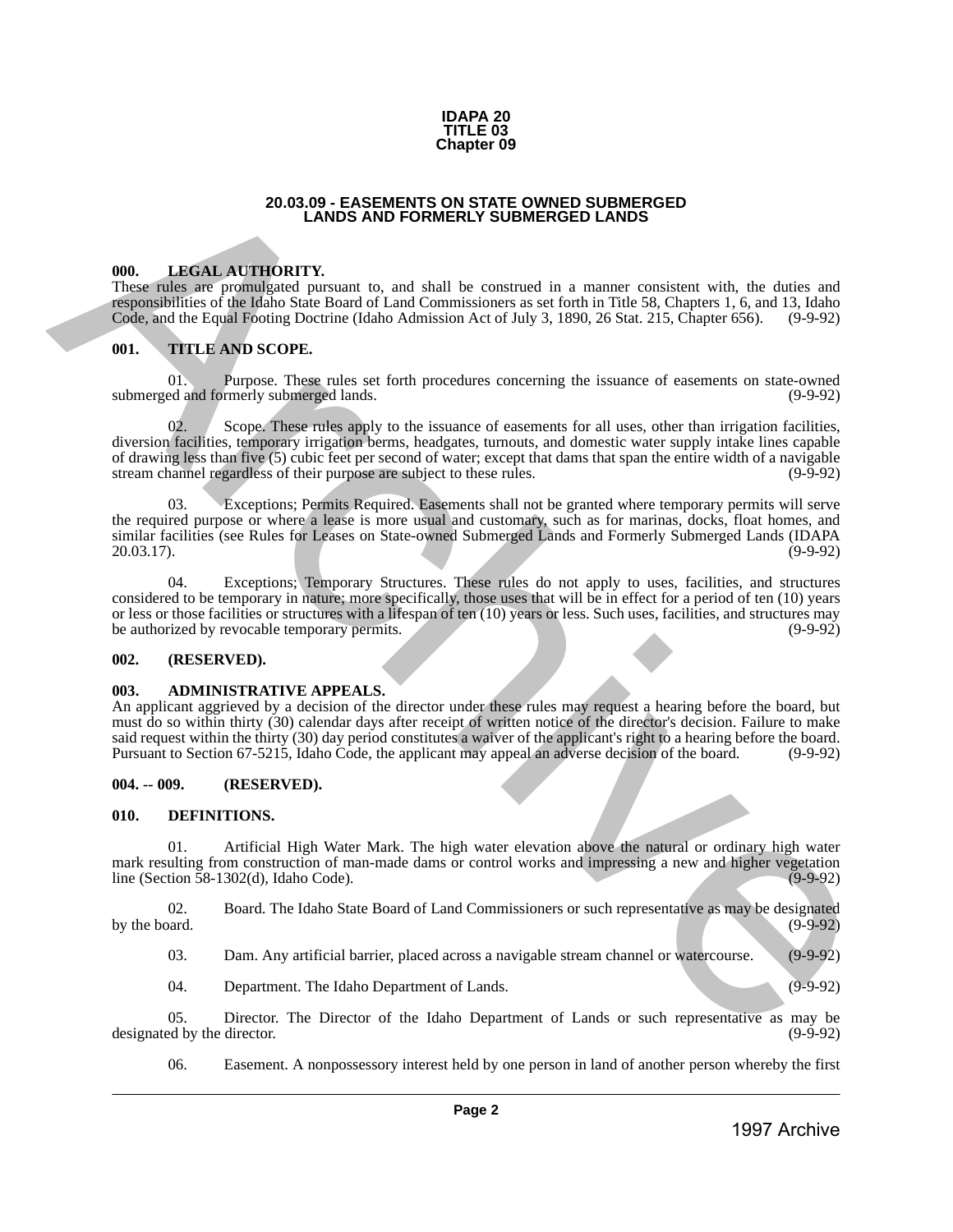#### *IDAHO ADMINISTRATIVE CODE IDAPA 20.03.09* **Easements on Submerged & Formerly Submerged Lands**

person is accorded use for a portion of such land for a specific purpose. (9-9-92)

07. Formerly Submerged Lands. Formerly submerged beds of state-owned navigable lakes, rivers, and streams which have either been filled or have subsequently become uplands because of human activities, i.e., dikes, berms, seawalls, etc. Included are islands that have been created on submerged lands by natural processes or human activities since the date of statehood (July 3, 1890). (9-9-92)

08. Grantee. The party to whom the easement is granted and their assigns and successors in interest.

 $(9-9-92)$ 

09. Grantor. The State of Idaho and its assigns and successors in interest (9-9-92)

10. Hydroelectric Facilities. The dam, diversion, penstock, transmission lines, water storage area, powerhouse and other facilities related to generating electric energy from water power.

11. Market Value. The amount in cash, or on terms reasonably equivalent to cash, for which in all probability the property would be sold by a knowledgeable owner willing but not obligated to sell to a knowledgeable purchaser who desired but is not obligated to buy.

12. Natural or Ordinary High Water Mark. The line which the water impresses upon the soil covering it for a sufficient period of time to deprive the soil of its vegetation and destroy its value for agricultural purposes (Section 58-104(9), Idaho Code). When the soil, configuration of the surface, or vegetation has been altered by man's activity, the natural or ordinary high water mark shall be located where it would have been if this alteration had not occurred. (9-9-92) peace of a subset of a subset of a subset of a subset of a subset of a subset of a subset of a subset of a subset of a subset of a subset of a subset of a subset of a subset of a subset of a subset of a subset of a subset

13. Person. A partnership, an association, a joint venture or a corporation qualified to do business in the Idaho, any federal, state, county or local unit of government, or an individual. (9-9-92) State of Idaho, any federal, state, county or local unit of government, or an individual.

Right-Of-Way. The privilege which one person, or persons particularly described, may have of and of another in some particular line. Usually an easement over the land of another. (9-9-92) passing over the land of another in some particular line. Usually an easement over the land of another.

15. Submerged lands. The state-owned beds of navigable lakes, rivers, and streams lying below the natural or ordinary high water marks.

16. Uplands. The land bordering on navigable lakes, rivers, and streams. (9-9-92)

# <span id="page-2-0"></span>**011. POLICY.**

01. Regulation of the Beds of Navigable Waters. It is the policy of the state of Idaho to regulate and control the use or disposition of lands in the beds of navigable lakes, rivers, and streams to the natural or ordinary high water mark thereof, so as to provide for their commercial, navigational, recreational or other public use; provided, that the board shall take no action in derogation of or seeking to interfere with the riparian or littoral rights of the owners of upland property abutting or adjoining such lands (Section 58-104, Idaho Code). (9-9-92)

a. These rules shall not be construed as adversely affecting any valid existing rights. (9-9-92)

b. The board or director shall not grant an easement for any use, facility, or structure that would impair those uses of submerged and formerly submerged lands protected under the public trust doctrine. (9-9-92)

Exercise of State Title. The state exercises its title over the beds of all lakes, rivers, and streams that are navigable in fact. The department will respond to requests or inquiries as to which lakes, rivers, and streams are deemed navigable in fact. Additional information about streams deemed navigable by the state of Idaho is available<br>(9-9-92) from the Idaho Department of Lands.

03. Stream Channel and Encroachment Permits. Issuance of an easement shall be contingent upon the applicant first obtaining a stream channel alteration permit if required by the Idaho Department of Water Resources, pursuant to Title 42, Chapter 38, Idaho Code, or a lake encroachment permit if required by the Idaho Department of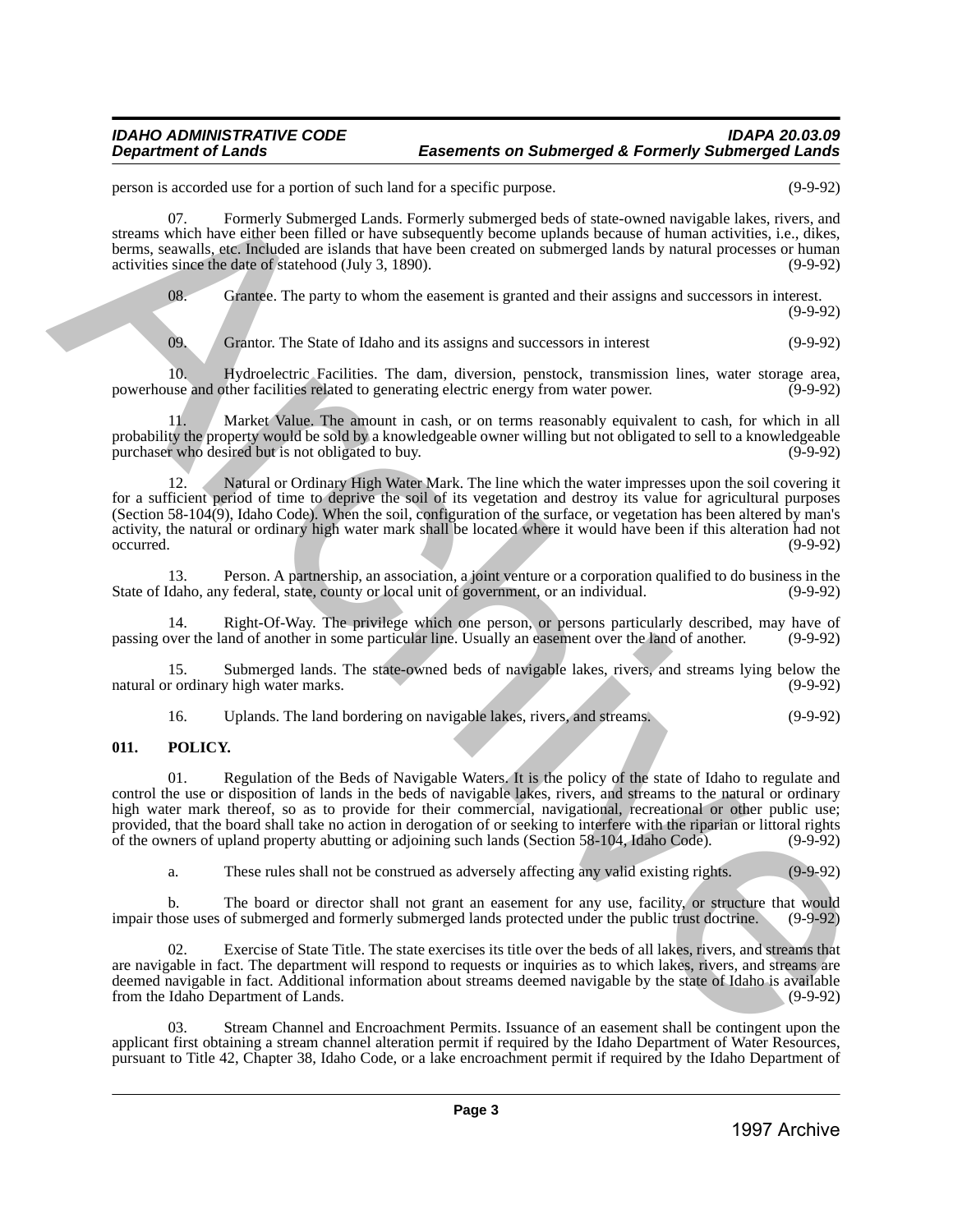Lands pursuant to the Lake Protection Act, Section 58-1301, Idaho Code. (9-9-92)

04. Other Permits. Issuance of an easement shall not relieve an applicant of acquiring other permits and licenses that are required by law. (9-9-92)

05. Existing Easements. These rules apply to existing easements on submerged or formerly submerged lands. However, it shall not be necessary for a person possessing a valid easement on the effective date of these rules to file a new application pursuant to these rules. to file a new application pursuant to these rules.

Existing Permits. Any person holding a permit, issued after May 23, 1984 during the pendency of the promulgation of these rules, for right-of-way on submerged or formerly submerged lands shall convert the permit<br>to an easement upon payment of fees and compensation in the amount provided for by these rules. (9-9-92) to an easement upon payment of fees and compensation in the amount provided for by these rules.

Limitation on Easement Grant. An easement grants only such interest to the grantee as is specified within the document, including the legal right to occupy and use the submerged or formerly submerged lands for the specified purpose in the easement without interference by the grantor, except as otherwise provided by law. The legal right to use the submerged or formerly submerged lands for all other purposes not inconsistent with the grantee's interest remains with the grantor. (9-9-92) interest remains with the grantor.

08. Minimum Width. The minimum width of any easement granted shall be eight (8) feet. (9-9-92)

# <span id="page-3-0"></span>**012. -- 019. (RESERVED).**

# <span id="page-3-1"></span>**020. FEES AND COMPENSATION.**

01. Administrative Fee. There shall be a one-time nonrefundable administrative fee of three hundred dollars (\$300) for any use, facility, or structure requiring an easement under these rules. No supplemental compensation, in excess of the one-time administrative fee, shall be required for: (7-1-93) compensation, in excess of the one-time administrative fee, shall be required for:

An easement for a use, facility, or structure for which the navigable lake, river, or stream poses an obstacle or barrier for construction or operation of the use, facility, or structure, or where the applicant demonstrates, and the director or board concurs, that the impact of the use, facility, or structure on the submerged lands is less than the impact on the other values associated with the adjacent upland such as conservation of resources, significant cost savings to the public, or accessibility. (9-9-92) (9-9-92)

b. An easement for a dam that does not produce hydroelectric power and is less than ten (10) feet in s measured from the natural stream bed at the downstream side). (9-9-92) height (as measured from the natural stream bed at the downstream side).

02. Supplemental Compensation. In addition to the one-time nonrefundable administrative fee of three dollars (\$300), supplemental compensation will be required for: (7-1-93) hundred dollars  $(\$300)$ , supplemental compensation will be required for:

a. New and renewed easements for all dams of any size that produce hydroelectric power and all dams that are ten (10) feet and higher (as measured from the natural stream bed at the downstream side). Supplemental compensation for such easements shall be one thousand dollars (\$1,000), and for a dam including associated hydroelectric facilities, there shall be an additional one-time payment of five dollars (\$5) per megawatt of installed capacity per the nameplate rating of said facility. If the facility is situated on a Snake River segment that is a common border with the state of Oregon or the state of Washington, the installed capacity shall be prorated based on the location of the common border for the purpose of calculating the compensation. Total compensation for a new or renewed easement issued for a dam including associated hydroelectric facilities shall not exceed twenty thousand dollars (\$20,000). If an easement for a hydroelectric facility has been issued prior to relicensing, the fee will be prorated based on a fifty (50) year use period. The fee for annual extensions that are frequently issued by FERC because of permitting delays prior to issuance of the major FERC license will be prorated based on a fifty (50) year<br>(9-9-92)  $use period.$  (9-9-92) Leads parameter that be the theoretically considered by the control of explicit the control of the state of the state of the state of the state of the state of the state of the state of the state of the state of the state

b. An easement over submerged and formerly submerged lands, for any use, facility, or structure, that is not a dam or hydroelectric facility, which would use submerged or formerly submerged lands as a substitute for or to reduce or eliminate the use of uplands. Supplemental compensation for such easements shall be a one-time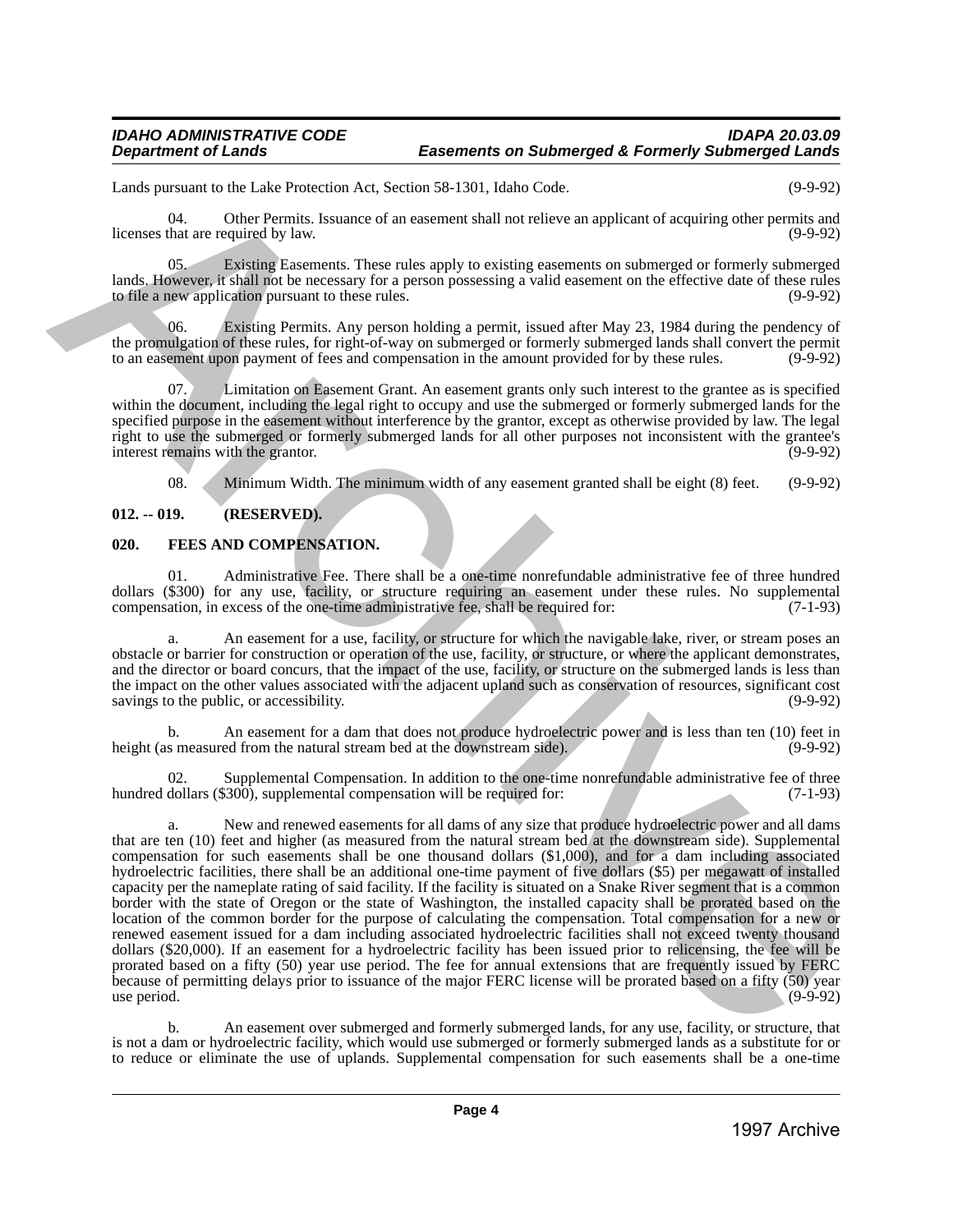# *IDAHO ADMINISTRATIVE CODE IDAPA 20.03.09* **Easements on Submerged & Formerly Submerged Lands**

payment based on the market value of the submerged or formerly submerged lands. The compensation shall be determined by appraisal. For purposes of this subsection, the per acre value of the submerged or formerly submerged lands shall be the same as the per acre value of the adjacent uplands for which the submerged or formerly submerged lands shall serve as a substitute or in the case of filled lands, the per acre value shall be based on its highest and best use. Adjacent uplands are uplands bordered on one side by the water body and extending landward at least one (1) lot in depth or three hundred (300) feet, whichever is greater. (9-9-92) points when the matrix the set of a subsect of a subsect of a subsect of a subsect of a subsect of a subsect of a subsect of a subsect of a subsect of a subsect of a subsect of a subsect of a subsect of a subsect of a sub

Appraisal. The appraisal of the easement normally will be performed by qualified department staff. If so desired by the applicant and agreed to by the director, the applicant may provide the appraisal, which must be acceptable to and meet the specifications set by the director. (9-9-92)

Cost of Appraisal. Where the appraisal is performed by department staff, the appraisal costs shall be the actual cost and shall be charged to the applicant in addition to those costs outlined in Rules 020.01 and 020.02. These costs shall include transportation, personnel costs (including per diem), and administrative overhead. An itemized statement of these costs shall be provided to the applicant. The appraisal fee shall be billed separately from<br>the nonrefundable administrative fee established in Rule 020.01. (9-9-92) the nonrefundable administrative fee established in Rule  $020.01$ .

# <span id="page-4-0"></span>**021. -- 029. (RESERVED).**

# <span id="page-4-1"></span>**030. TERM OF EASEMENT.**

01. Permanent Uses. A permanent easement will be issued for uses, facilities, and structures that are represent in nature, such as bridges, utility crossings, highway fills, and dams. (9-9-92) normally considered permanent in nature, such as bridges, utility crossings, highway fills, and dams.

02. Term Easements. A term easement will be issued for a specific time period of ten (10) to fifty-five (55) years and will be issued for those uses, facilities, and structures not normally considered permanent in nature.

(9-9-92)

03. Federally Licensed Facilities. The term of an easement for all federally licensed hydroelectric facilities on submerged or formerly submerged lands shall be run concurrently with the term of such license issued by the United States Federal Energy Regulatory Commission (FERC), or its successor, authorizing the facility. Easements for hydroelectric facilities for which FERC has issued a conduit exemption shall not exceed fifty-five (55)  $years.$  (9-9-92)

# <span id="page-4-2"></span>**031. -- 039. (RESERVED).**

# <span id="page-4-3"></span>**040. USE, FACILITY, OR STRUCTURE MODIFICATION.**

Modification of an existing use, facility, or structure shall require an easement or an amendment to an existing easement and shall be processed in the same manner as a new application. Modification includes expanding the use or easement area, or changing the location of the use or easement area. Modification does not include ordinary maintenance, repair, or replacement of existing structures such as poles, wires, and cables. (9-9-92) maintenance, repair, or replacement of existing structures such as poles, wires, and cables.

# <span id="page-4-4"></span>**041. -- 049. (RESERVED).**

# <span id="page-4-5"></span>**050. ASSIGNMENTS.**

01. Fee. Easements may be assigned upon approval of the director. The assignor and assignee must complete the department's standard assignment form and forward it and the nonrefundable assignment fee of fifty dollars (\$50) to any department office. dollars  $(\$50)$  to any department office.

02. Prior Written Consent. An assignment is not valid without the written consent of the director which shall not be unreasonably withheld. The department shall work diligently to complete assignments within sixty (60) days after receipt of the standard assignment forms and all associated information. (9-9-92) days after receipt of the standard assignment forms and all associated information.

03. Multiple Assignments. If all state easements held by a grantee are assigned at one time, only one  $(1)$  assignment fee shall be required.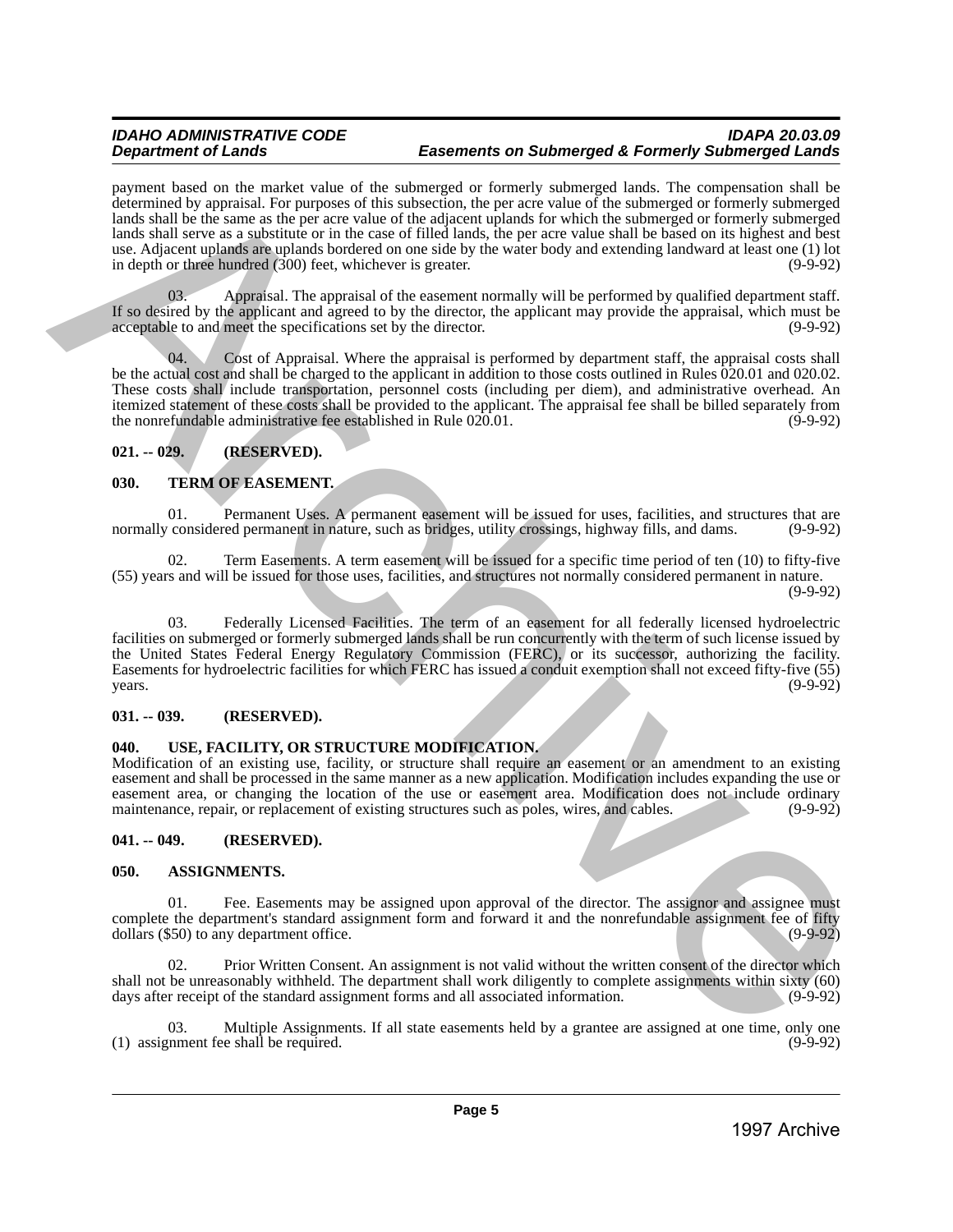#### <span id="page-5-0"></span>**051. -- 059. (RESERVED).**

#### <span id="page-5-1"></span>**060. ABANDONMENT, RELINQUISHMENT, AND TERMINATION.**

01. Section 58-603, Idaho Code. The provisions of Section 58-603, Idaho Code relating to rights-of-<br>ly to all easements over state-owned submerged and formerly submerged lands. (9-9-92) way apply to all easements over state-owned submerged and formerly submerged lands.

Non-Use. Upon termination of an easement for any cause, the director shall provide the grantee with a specific, but reasonable, period of time (up to twelve (12) months) to remove all facilities or structures. Failure to remove all facilities or structures within such time period established by the director shall be deemed a trespass on submerged or formerly submerged lands. (9-9-92) submerged or formerly submerged lands.

03. Voluntary Relinquishment. The grantee may voluntarily relinquish the easement at any time by submitting a letter or relinquishment form in recordable format to the state of Idaho. Voluntary relinquishment of an easement does not waive or forgive the obligation of the easement holder to remove facilities as required in Rule 060.02. (9-9-92)

# <span id="page-5-2"></span>**061. -- 069. (RESERVED).**

#### <span id="page-5-3"></span>**070. PROCEDURE.**

- 01. Contents of Application. An easement application shall contain: (7-1-93)
- a. A letter of request stating the purpose of the easement; (7-1-93)
- b. A plat of right-of-way in triplicate; and (7-1-93)

c. One (1) copy of an acceptable written description based on a survey of the centerline OR a metes and bounds survey of the easement tract. The applicant may also describe the area occupied by existing uses, facilities or structures by platting the state-owned submerged or formerly submerged lands affected by the use and showing surveyed or scaled ties (to a legal corner) at the points where the use enters and/or leaves the parcel.

Engineer Certification. All maps, plans, and field notes attached to an application for rights-of-way for ditches and reservoirs governed by Section 58-601, Idaho Code, shall be certified by the engineer under whose direction such surveys or plans were made and four (4) copies filed with the department and one (1) copy filed with the Idaho Department of Water Resources. the Idaho Department of Water Resources.

03. Decision on Application. Upon proper application and payment of the nonrefundable administrative fees, appraisal costs, and supplemental compensation required pursuant to these rules, the director may, after appropriate review and consideration of the facts and the law, grant an easement on and over submerged or formerly submerged lands for any public or private purpose. The director may deny an application for easement upon a finding that issuance would not be consistent with law or these rules. Such denial or approval shall be in writing within six (6) months of the receipt of the application.  $(9-9-92)$ **1997.** (account the matter of Appendix Archive Archive Archive Archive Archive Archive Archive Archive Archive Archive Archive Archive Archive Archive Archive Archive Archive Archive Archive Archive Archive Archive Archi

04. Director's Decision. The director may grant and renew easements in all cases except when the compensation will exceed ten thousand dollars (\$10,000), exclusive of the payment for any damage or impairment of rights to the remainder of the property. rights to the remainder of the property.

05. Board Decision. Easement applications where compensation exceeds ten thousand dollars  $(10,000)$ , or that are of a complex and unusual nature as determined by the director, shall be presented to the board for appropriate action. for appropriate action.

06. Where to Submit. An easement application may be submitted to any office of the department.

(9-9-92)

07. Notification of Approval. If the application is approved, the applicant shall be notified in writing of unt due to the department. (9-9-92) the amount due to the department.